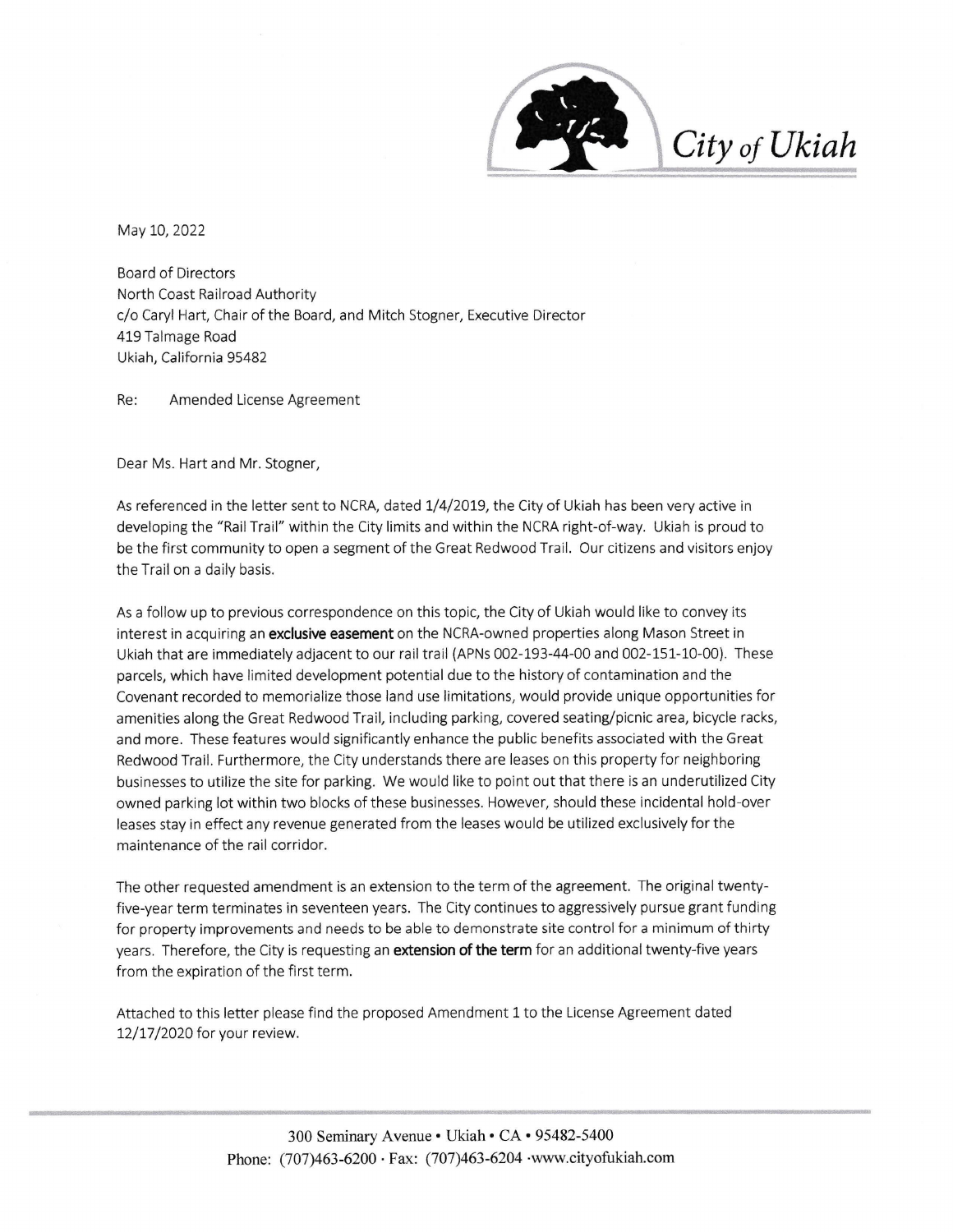Thank you in advance for your consideration of this matter. If you have additional questions or would like to discuss further, I may be reached at ssangiacomo@cityofukiah.com or (707) 463-6221.

Sincerely,

 $\leq$  $5y$   $5y$ 

Sage Sangiacomo City Manager